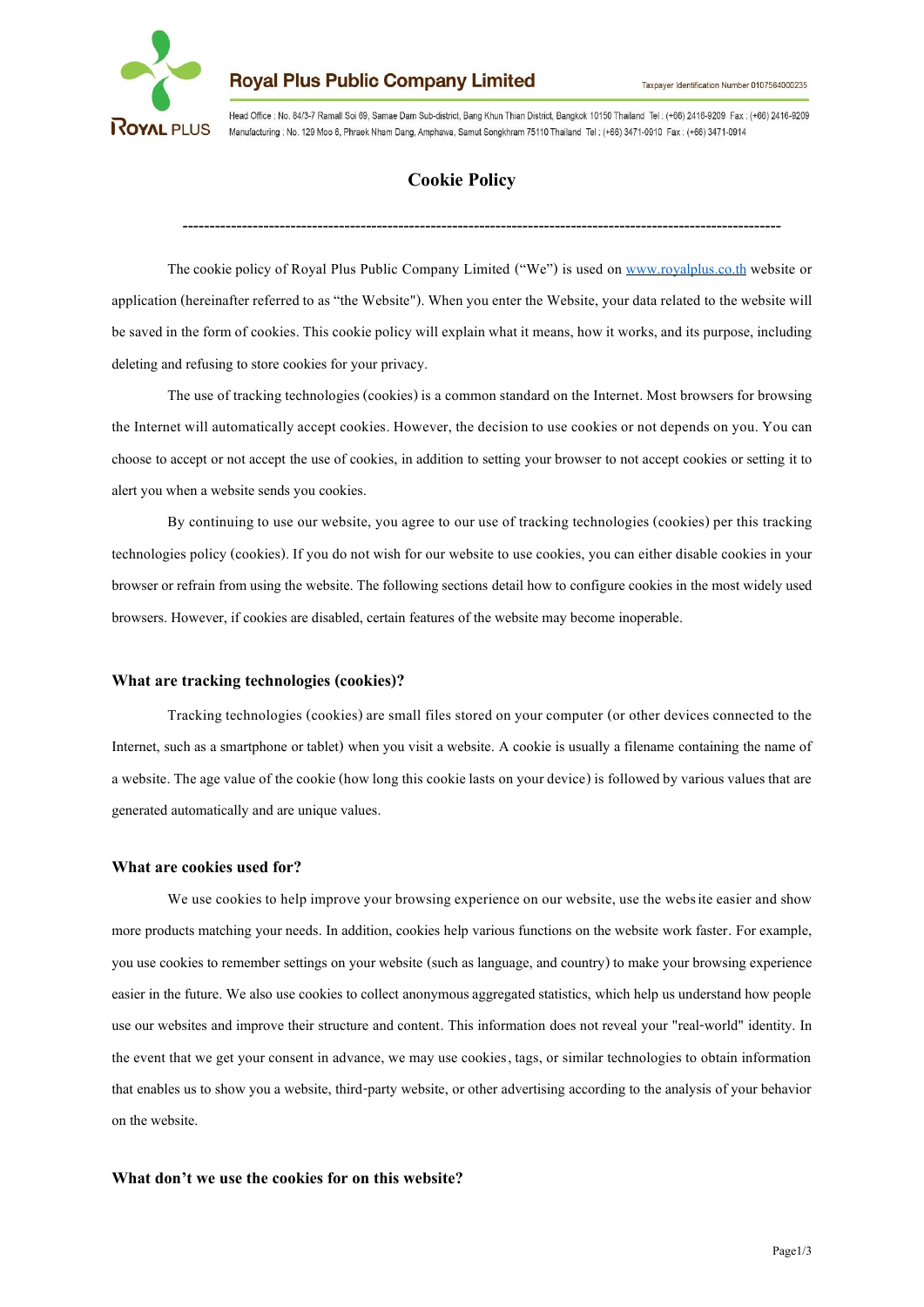

**Royal Plus Public Company Limited** 

Head Office : No. 84/3-7 Ramall Soi 69, Samae Dam Sub-district, Bang Khun Thian District, Bangkok 10150 Thailand, Tel : (+66) 2416-9209, Fax : (+66) 2416-9209 Manufacturing : No. 129 Moo 6, Phraek Nham Dang, Amphawa, Samut Songkhram 75110 Thailand Tel : (+66) 3471-0910 Fax : (+66) 3471-0914

We do not store essential personal information such as your address, password, credit/debit card information, etc., in cookies on this website.

# **Who uses the information contained in cookies?**

The information contained in the cookies on this website will be used only by us, except for other cookies known as "third-party cookies," which are used and managed by third parties. These third-party cookies are services that we request to place on our website ourselves to improve the service and user experience when browsing our website. "Third-party cookies" are used by services that want to track how many people use them and make sure payments go through.

## **Do we include cookies that are sponsored by third parties?**

We may put our cookies on partner websites that advertise our brands and/or products. Most of these cookies are used to show appropriate content matching your interests and to assess the consultation of our content (including advertising).

#### **What types of cookies do we use?**

Our website uses cookies and/or other similar technologies such as device IDs, pixel tags, or web beacons to collect and store some of the information normally associated with data or code that the website transfers or accesses from your computer hard drive or mobile device to store and track your information. Cookies and similar technologies will recognize you when using that computer or device to enter our website and use the website and our online services. It is also used to manage properties and content, including storage, search, and presentation of personal content.

We use the following types of cookies:

• **Necessary cookies:** Cookies that are necessary for the operation of our website and are under our agreement; for example, cookies that help you enter a safe area of our website.

• **Analytic Cookies:** Cookies enable us to know and count the number of visitors and to observe how they use our website. This gives us the benefit of improving the way our site works properly, for example, to ensure that users can easily find what they are looking for.

• **Functional cookies:** Cookies that recognize you when you return to our website. This helps us recognize your settings to adapt our content, such as greeting you by name and remembering your settings (for example, selecting a language or region).

• **Targeting Cookies:** Cookies that record your visit to our website, the web page you visited, and the link you followed. We will use cookie information to remember your choices on the website, and your preferences will show you ads that are more relevant to your interests. We may share this information with third parties for advertising purposes.